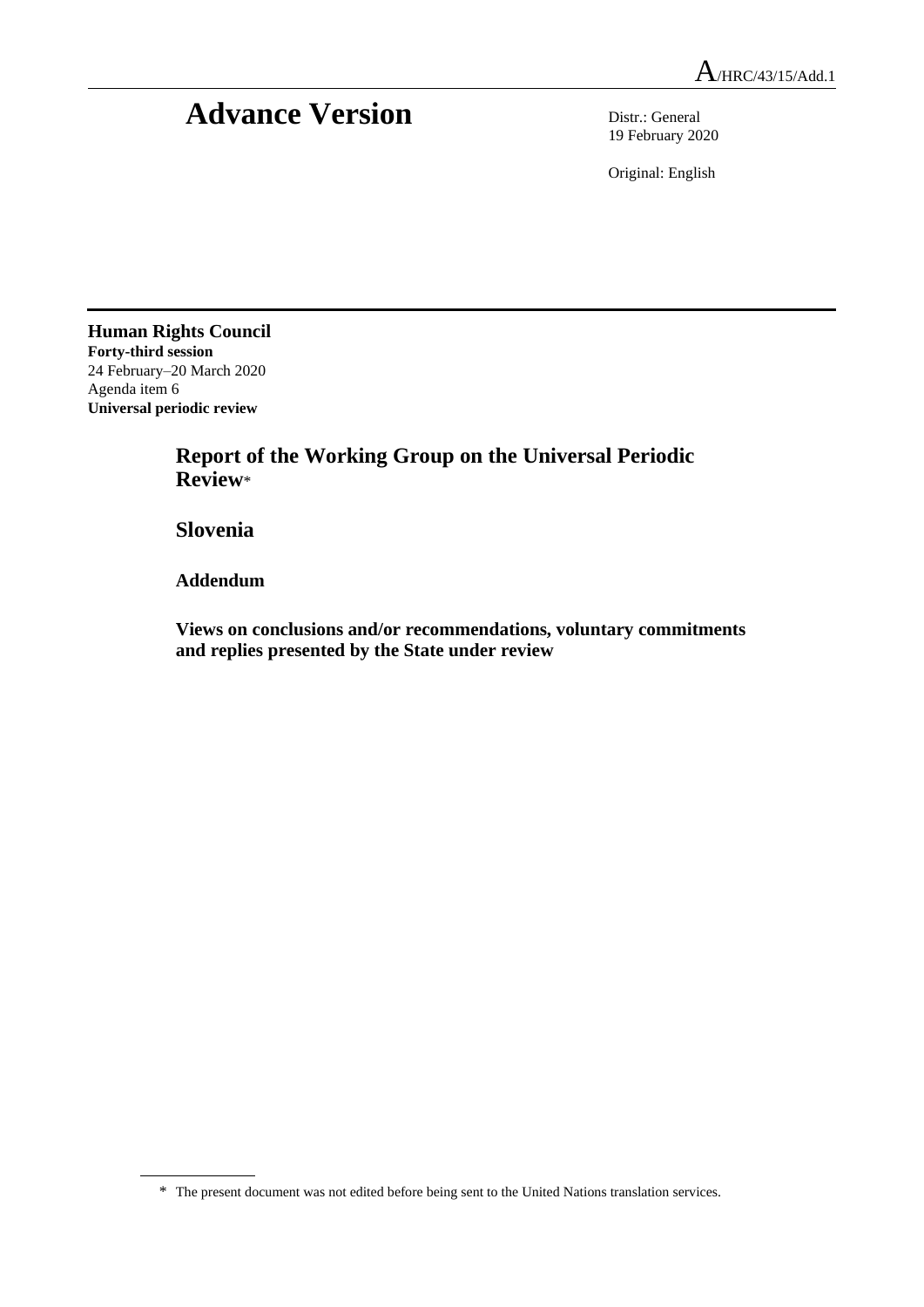1. This document contains the response of the Government of the Republic of Slovenia to the recommendations made during the 3rd Universal Periodic Review of Slovenia on 12 November 2019. The Working Group's report contains 215 recommendations.

2. On 12 November, Slovenia received 215 recommendations from UN member states, of which 58 were immediately supported. Many of the supported recommendations have already been implemented or are in the process of implementation. With this document, Slovenia sets out its position and rationale on the remaining 157 recommendations, of which 124 are now supported and 33 noted. The response is clustered into three categories: 1. Accepted recommendations; 2. Accepted recommendations that Slovenia considers already implemented or are the in process of implementation; 3. Noted recommendations.

# **Accepted recommendations**

3. The Government accepts the following recommendations 122.1, 122.12, 122.17-18, 122.22, 122.27, 122.30-33, 122.36-41, 122.43-44, 122.46-53, 122.56-57, 122.60, 122.62- 66, 122.68-71, 122.76, 122.78, 122.82-85, 122.87-90, 122.105, 122.108-114, 122.116-117, 122.121, 122.123-126, 122.128-131, 122.133, 122.137-139, 122.141-144,122.146, 122.148, 122.150, 122.154, 122.156.

# **Accepted recommendations that Slovenia considers already implemented or in the process of implementation**

4. The Government accepts the following recommendations 122.11, 122.14-16, 122.19-20, 122.23-24, 122.28, 122.34- 35, 122.45, 122.72-75, 122.79-81, 122.86, 122.91- 104, 122.106-107, 122.115, 122.122, 122.134-136, 122.140, 122.145, 122.152. Slovenia considers that they are already implemented or are in the process of implementation and provides some additional information about the implementation.

# **122.11**

The activities for the implementation of this recommendation have already started. The line ministry is currently conducting an analysis of the impact that the ratification of the Convention for the Protection of All Persons from Enforced Disappearance might have on the Slovenian criminal law.

#### **122.14– 15**

Slovenia considers these recommendations implemented. Slovenia has a strong national human rights protection framework with the Human Rights Ombudsman and the Advocate of the Principle of Equality. In the framework of the judicial branch, the Constitutional Court decides on constitutional complaints stemming from the violation of human rights and fundamental freedoms by individual acts.

The funds necessary for the work of the Human Rights Ombudsman and the Advocate of the Principle of Equality are earmarked in the national budget of Slovenia adopted by the National Assembly.

# **122.16**

Slovenia considers this recommendation implemented. The Family Code adopted in 2017 established the Council for Children and Families headed by the minister responsible for family affairs. In the area of the rights of the child, the amended Human Rights Ombudsman Act provides for child advocacy. Since 2018, children's rights advocates have been part of the Office of the Ombudsman.

#### **122.19**

Slovenia considers that the activities for the implementation of this recommendation are ongoing and have largely been implemented. Measures for the promotion and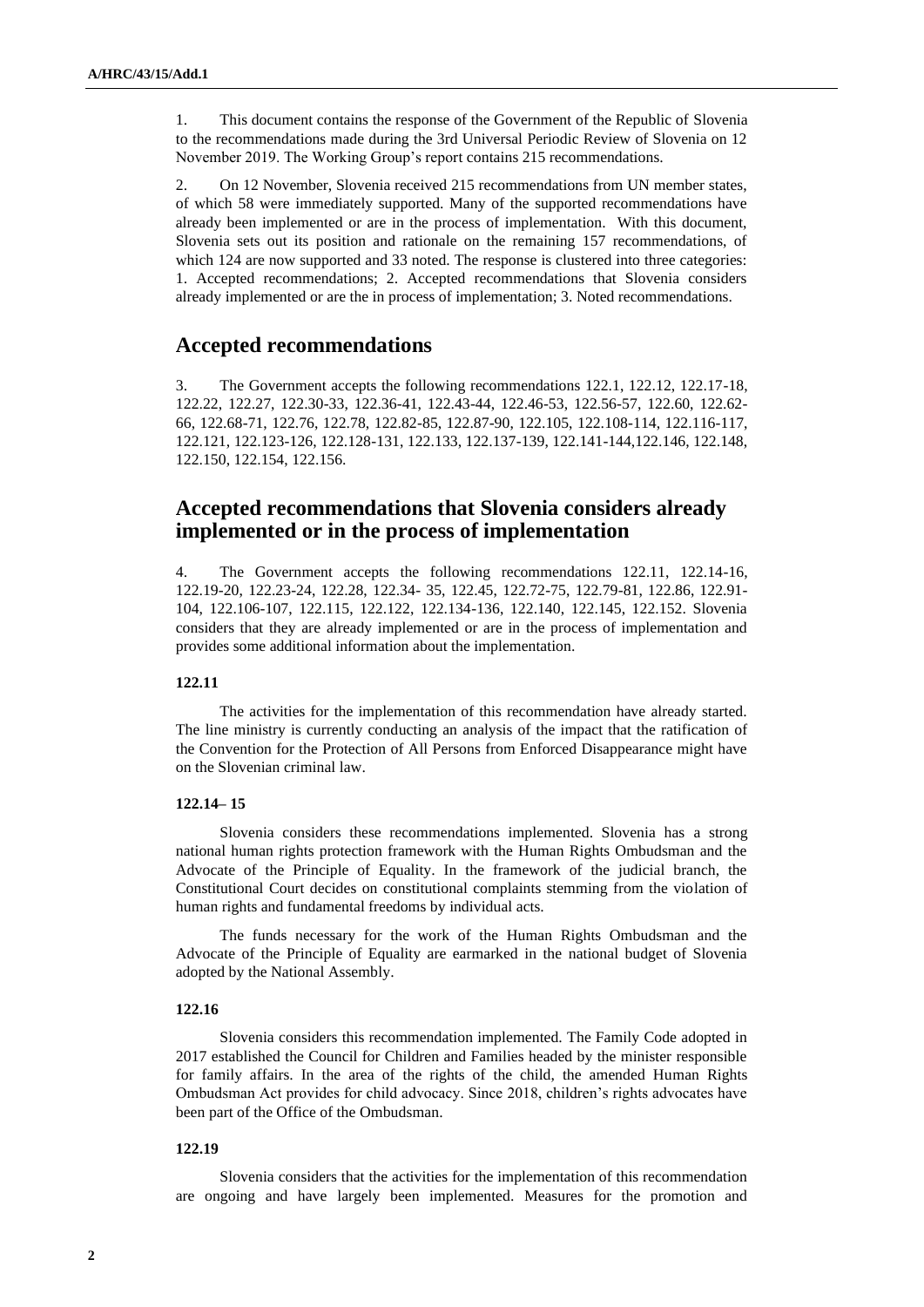enforcement of the human rights of young people are stipulated in the Organisation and Financing of Education Act.

#### **122.20**

Activities for the implementation of this recommendation have already started. An inter-ministerial working group appointed by the Minister of Health is drafting an amendment to the Mental Health Act.

#### **122.23–24**

Slovenia will continue to promote gender equality, including by upgrading the legislation in this field. In 2019, Slovenia introduced amendments to the Equal Opportunities for Women and Men Act with the aim to increase the share of the underrepresented sex in the composition of the bodies of the Government and local authorities as well as in the management of bodies governed by public law.

# **122.28**

Slovenia considers that the activities for the implementation of this recommendation are ongoing. Eliminating racism and xenophobia and preventing all forms of discrimination are stipulated in the Organisation and Financing of Education Act. For instance, in the Principals Training Centre, which provides the training for principals of both pre-school institutions and schools, their assistants and teachers, educational contents related to the protection of human rights, particularly the rights of the child, are part of a special programme.

#### **122.34–35**

See recommendation 122.28. Upon the adoption of the Protection against Discrimination Act, the Advocate of the Principle of Equality became an autonomous and independent body. The Criminal Code of Slovenia already criminalises hate speech in Article 297 (public incitement to hatred, violence and intolerance). The prohibition of incitement to inequality and intolerance is stipulated in the Media Act and the Audiovisual Media Services Act.

#### **122.45**

The ministries are implementing numerous programmes and training workshops in the form of education, promotion and prevention activities aimed at preventing public incitement to hatred and intolerance.

# **122.72**

Several measures have already been introduced. The efforts to improve efficiency continue. Under the Criminal Code, violence in the family or any other permanent community is considered a criminal offence. A new Resolution on the national programme for the prevention of family violence and violence against women 2020-2025 is being drafted.

#### **122.73**

Slovenia considers these recommendations implemented. The backlog of court cases is no longer a systemic problem in Slovenia. In the last five years (as of the end of 2013), the number of pending cases has decreased by 56 per cent.

# **122.74–75**

Slovenia considers these recommendations implemented. There are several provisions in the Criminal Procedure Act of Slovenia providing for the right of access to a lawyer for the defendant.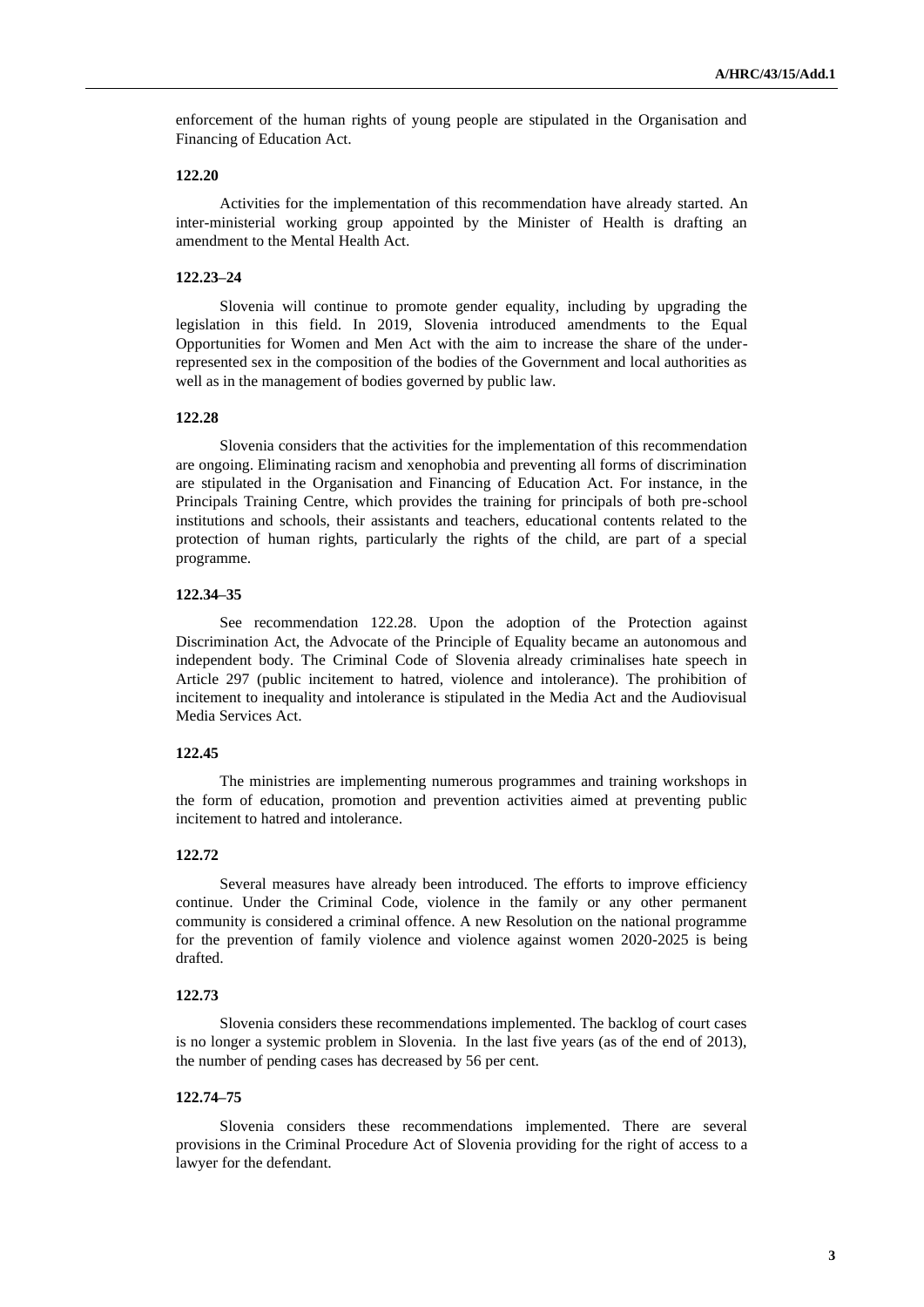# **122.79–81**

Slovenia will continue to carry out the activities in the field of trafficking in human beings and fight against it in accordance with the 2019-2020 Action Plan for Combating Trafficking in Human Beings.

#### **122.86**

Slovenia considers this recommendation implemented. In May 2016, the Government approved the Handbook for identifying, protecting and assisting victims of trafficking providing for the right to assistance and support for victims as soon as it can reasonably be assumed that they might have been victims of human trafficking.

#### **122.91–92**

In Slovenia, access to health services is universal. Emergency healthcare is universally accessible. The public primary health care system in Slovenia provides free preventive and curative health care to all children and adolescents up to the age of 19.

#### **122.93**

Under the 2010 National Programme, Slovenia supports new developments in palliative care in all areas of healthcare, and strives for enhanced medical care at primary level (in the home environment).

# **122.94**

Slovenia is implementing measures, which are closing the gap between the regions by allocating a greater share of funding for education projects to lesser developed regions.

#### **122.95–96**

The Organisation and Financing of Education Act provides for the right to the optimal development of the individual, irrespective of gender, social background or cultural identity, religion, racial, ethnic or national origin, and regardless of their physical and mental constitution or invalidity, and to develop and achieve the highest possible level of creativity. The Constitution stipulates that elementary education is compulsory.

#### **122.97**

Slovenia considers these recommendations implemented. According to the Elementary School Act, children who are foreign citizens or stateless persons and reside in Slovenia have the right to compulsory elementary school education under the same conditions as citizens of Slovenia; persons granted international protection enjoy the right to pre-school, primary, secondary, higher and university education and adult education to the same degree as citizens of the Republic of Slovenia. Applicants for international protection have access to higher, university and adult education under the same conditions as citizens of the Republic of Slovenia.

#### **122.98**

Slovenia considers that the activities for the implementation of this recommendation are already ongoing. These topics are included in the training programmes designed for border police officers and Police College students. The protection of human rights and fundamental freedoms in police procedures is also a compulsory subject in the regular training of police officers.

#### **122.99**

Slovenia will strive for continued progress in the implementation of strategies aimed at achieving gender equality in all spheres of economic, political and social life, including in employment and granting equal pay.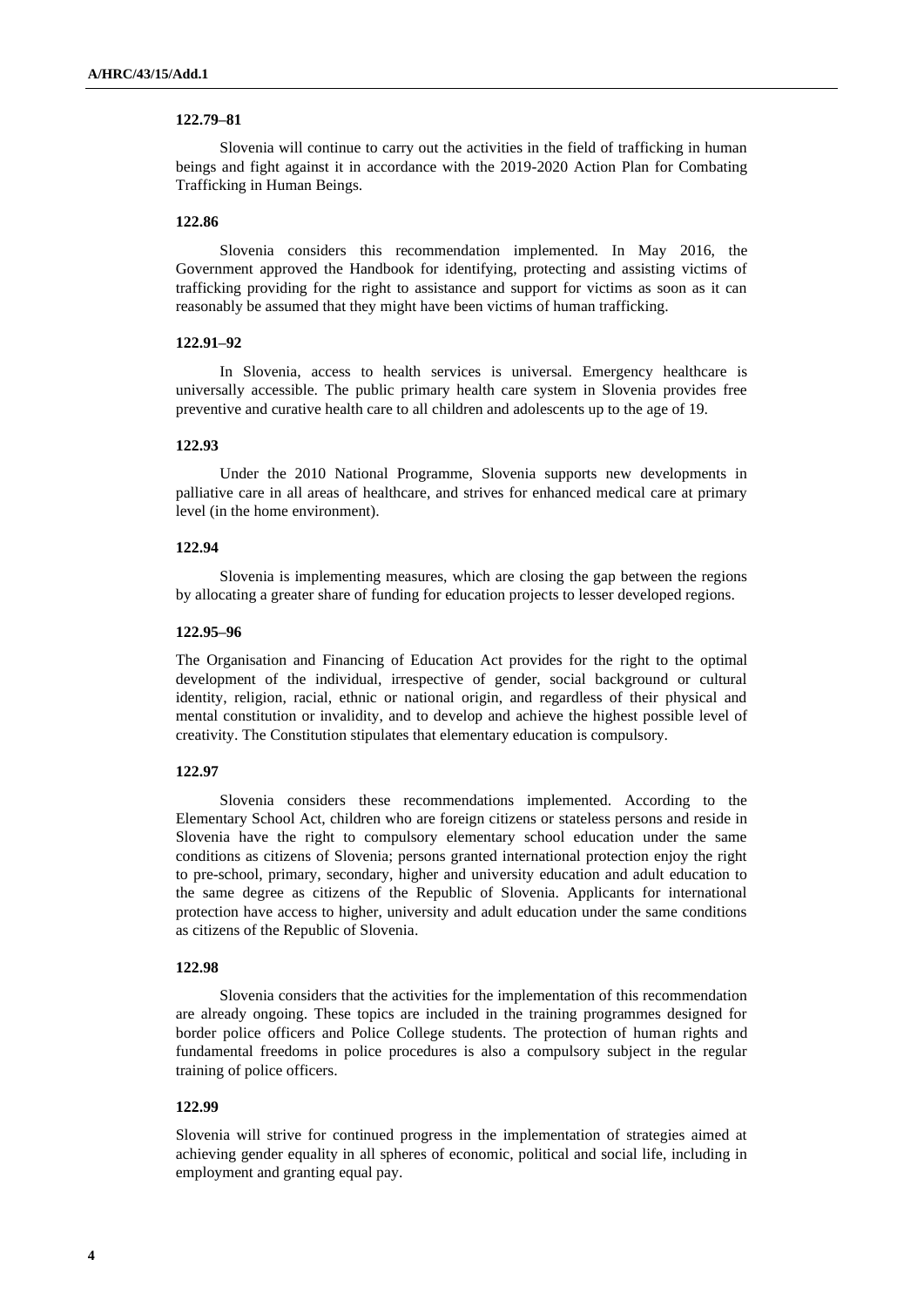# **122.100**

The number of women in leading positions in companies has been gradually increasing. In order to eliminate discrimination against women and close the gap in the participation of men and women in the labour market, the Government regularly monitors the position and role of women; its measures include the identification of obstacles in achieving gender equality and designing tools for overcoming them.

# **122.101–103**

See recommendation 122.72.

# **122.104**

The Convention was ratified and internal legislation amended accordingly prior to ratification.

#### **122.106–107**

The activities for the implementation of this recommendation have already started. The Ministry of Justice is currently conducting an analysis of possible changes of the definition of the criminal offence of rape based on consent.

#### **122.115**

See recommendations 122.95–96.

# **122.122**

Slovenia considers this recommendation implemented. Minority ethnic communities in Slovenia (the Italian and Hungarian national communities and the Roma community) are adequately represented in the elected bodies. The legal arrangements in force for the minority protection of the three above-mentioned communities are adequate.

#### **122.134–135**

In cooperation with relevant ministries, the competent Government Office for National Minorities has already begun the activities to draft a new comprehensive national programme of measures for Roma for the period 2021–2030.

#### **122.136**

Slovenia considers this recommendation implemented. In 2018, the competent Government Office for National Minorities commissioned an external evaluation of the implementation of the National Programme of Measures for Roma for the Period 2017– 2021.

# **122.140**

The right to drinking water is enshrined in the Slovenian Constitution. The right to drinking water has already been and will continue to be granted to all citizens and inhabitants under the same conditions.

#### **122.145**

Slovenia considers that the activities for the implementation of this recommendation are ongoing. In 2019, the Government has adopted a comprehensive Migration Strategy which addresses integration in its pillar IV. This section also includes vulnerable categories of people.

# **122.152**

In accordance with the International Protection Act, persons applying for international protection have access to all levels of education and are granted accommodation, while in the field of healthcare, they have access to essential services;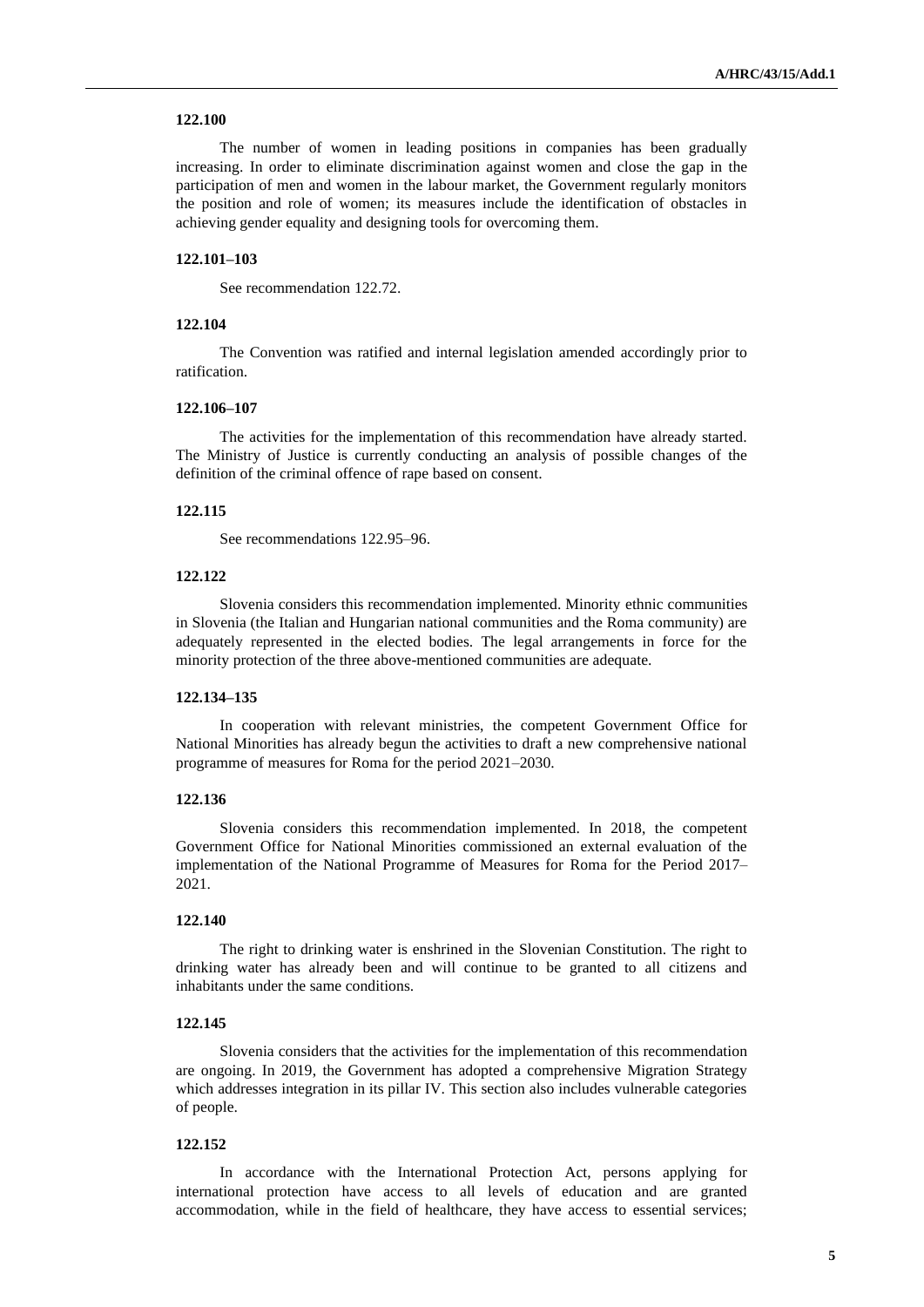women are granted additional health services, and the same holds for other applicants, if so decided by a special commission. Children (under 18) have access to the same health services as granted to children who are citizens of Slovenia.

# **Noted recommendations**

5. For the time being, the Government notes recommendations 122.2-10, 122.13, 122.21, 122.25-26, 122.29, 122.42, 122.54-55, 122.58-59, 122.61, 122.67, 122.77, 122.118- 120, 122.127, 122.132, 122.147, 122.149, 122.151, 122.153, 122.155, 122.157. The Government wishes to provide the following additional information.

# **122.2–4**

The ratification of the Convention is not a priority for Slovenia, since the current legislation already guarantees migrant workers and their family members in the labour market and most of the rights enshrined in the Convention and reflects the objectives of the Convention. The rights of migrants are also protected by the existing EU legislation.

# **122.5–9**

The ratification of the convention is not a priority. The essential elements of the Convention are included in the Citizenship of the Republic of Slovenia Act.

#### **122.10**

The ratification of the convention is not a priority, since the protection granted by the current legislation ensures full protection also to domestic workers.

#### **122.13**

The Government deems that no change is necessary in the public finance legislation. Since it is a public body, the Ombudsman is funded by the national budget, but remains fully independent and autonomous.

# **122.21**

The recommendation is incomprehensible.

# **122.25–26**

Slovenia does not deem this a priority since Slovenia already has sector specific legislation which together constitutes an integrated approach against all forms of discrimination.

# **122.29**

Slovenia does not see the need for legislative changes since the Protection Against Discrimination Act includes a definition of severe forms of discrimination, namely multiple discrimination, mass discrimination, continuous or repeated discrimination, and discrimination which has or might have consequences for the discriminated person that would be difficult to remedy in terms of damage caused to the person's legal status, rights or obligations, particularly if it affects children or other vulnerable persons.

# **122.42**

The Criminal Code of Slovenia already criminalises hate speech in Article 297 (public incitement to hatred, violence and intolerance).

# **122.54**

Slovenia considers this recommendation implemented. We do not see the need to change the criminal justice system as it adequately addresses this type of criminal offences. See also recommendation 122.42 above.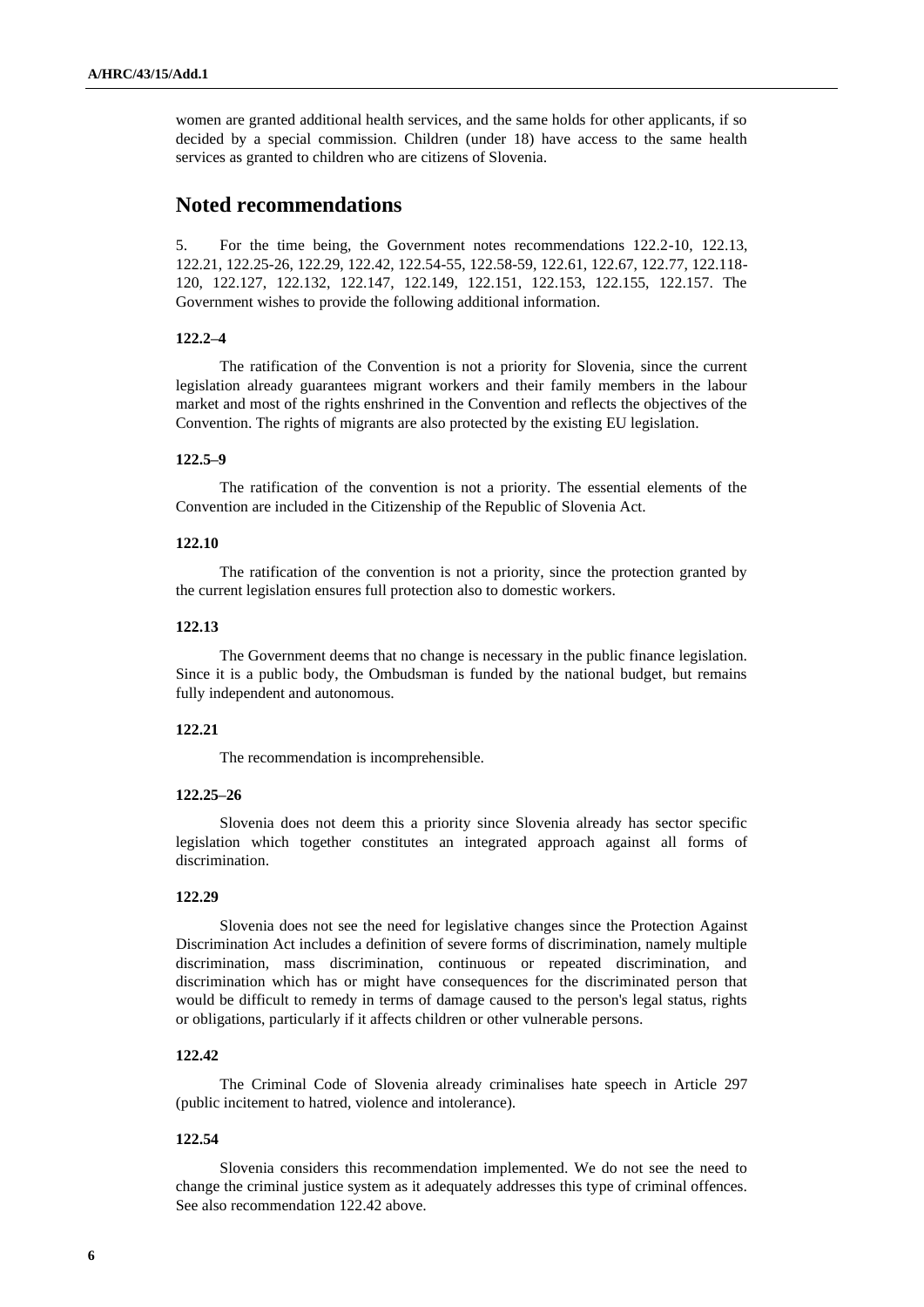## **122.55**

Slovenia does not see the need for legislative changes since racist intent can already be considered an aggravating circumstance when determining the sentence prescribed by the Criminal Code.

#### **122.58**

To respond to this question, the Government has requested an opinion from experts and the National Medical Ethics Committee, but they have not yet produced a final position on the topic.

# **122.59**

The current legislation already envisages the presumption of paternity for children born in civil partnership (the partner of the woman who gave birth to the child is considered the child's mother). Concerning unilateral adoptions, homosexual couples have an equal position to heterosexual couples.

# **122.61**

See recommendation 122.58.

#### **122.67**

Due to the constitutional separation of powers, the Commission for the Prevention of Corruption cannot impose (adopt) a code of ethics that would be binding on the National Assembly and the National Council, and cannot monitor the implementation of such a code. However, each of these bodies may adopt its own code and establish a monitoring mechanism.

#### **122.77**

The Government is currently not planning to decriminalise defamation. Under Article 159 of the Criminal Code, defamation is considered a criminal offence; however, it envisages (with certain rare exceptions) only private prosecution. This shows that the public interest for the prosecution of this criminal offence is smaller than in the case of criminal offences prosecuted *ex officio*.

# **122.118**

See recommendation 122.58.

# **122.119**

The Government does not see the need to amend legislation for the promotion and protection of the rights of national minorities as they already enjoy all cultural and linguistic minority rights.

## **122.120**

The Government considers that the existing legislation guarantees all persons, including members of national minorities, the right to non-discrimination, free expression of their national affiliation, the fostering and expression of their culture and the right to use their language and script.

# **122.127**

For historical reasons, Italian and Hungarian (autochthonous) national communities enjoy a significant degree of autonomy and political representation. According to available research, representatives of other national minorities on the territory of Slovenia cannot be considered autochthonous communities with the same status as the aforementioned communities.